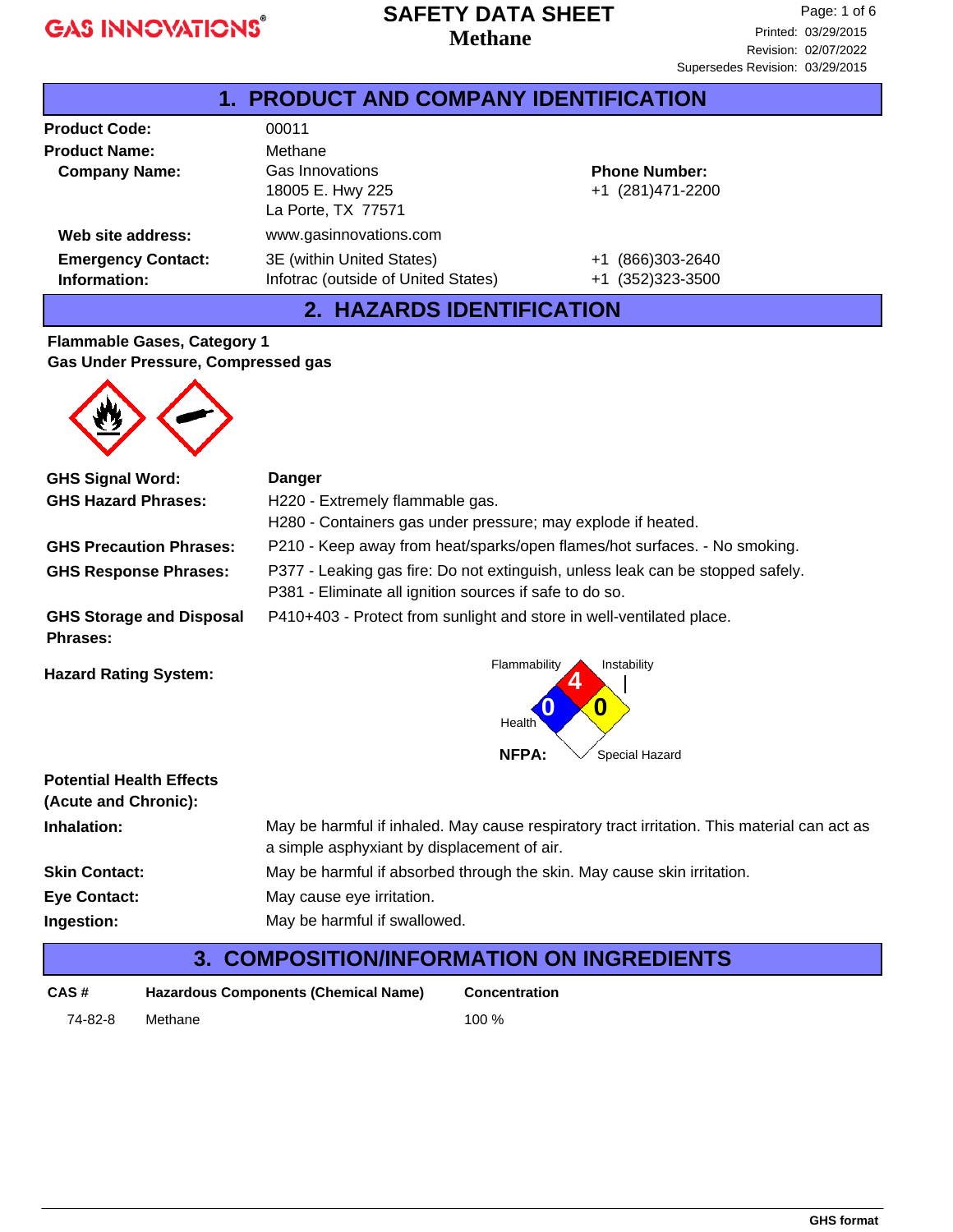# **SAFETY DATA SHEET**

**Methane**

| <b>4. FIRST AID MEASURES</b>                                                                                                           |                                                                                                                                                                                                                                                                                                                                                                                                                                                                                                                                                                                                                                                                                                                                                                      |  |  |
|----------------------------------------------------------------------------------------------------------------------------------------|----------------------------------------------------------------------------------------------------------------------------------------------------------------------------------------------------------------------------------------------------------------------------------------------------------------------------------------------------------------------------------------------------------------------------------------------------------------------------------------------------------------------------------------------------------------------------------------------------------------------------------------------------------------------------------------------------------------------------------------------------------------------|--|--|
| <b>Emergency and First Aid</b><br><b>Procedures:</b>                                                                                   | Consult a physician. Show this safety data sheet to the doctor in attendance.                                                                                                                                                                                                                                                                                                                                                                                                                                                                                                                                                                                                                                                                                        |  |  |
| In Case of Inhalation:                                                                                                                 | If breathed in, move person into fresh air. If not breathing give artificial respiration.<br>Consult a physician.                                                                                                                                                                                                                                                                                                                                                                                                                                                                                                                                                                                                                                                    |  |  |
| In Case of Skin Contact:                                                                                                               | Wash off with soap and plenty of water. If skin irritation occurs, get medical<br>advice/attention.                                                                                                                                                                                                                                                                                                                                                                                                                                                                                                                                                                                                                                                                  |  |  |
| In Case of Eye Contact:                                                                                                                | Immediately flush eyes with plenty of water for at least 15 minutes. Hold eyelids apart<br>and flush eyes with plenty of water. After initial flushings, remove any contact lenses<br>and continue flushing for at least 15 minutes. Have eyes examined and tested by<br>medical personnel.                                                                                                                                                                                                                                                                                                                                                                                                                                                                          |  |  |
| In Case of Ingestion:                                                                                                                  | Do NOT induce vomiting. Never give anything by mouth to an unconscious person.<br>Rinse mouth with water. Consult a physician.                                                                                                                                                                                                                                                                                                                                                                                                                                                                                                                                                                                                                                       |  |  |
|                                                                                                                                        | <b>5. FIRE FIGHTING MEASURES</b>                                                                                                                                                                                                                                                                                                                                                                                                                                                                                                                                                                                                                                                                                                                                     |  |  |
| Flash Pt:                                                                                                                              | -188 C (-306 F) Method Used: Closed Cup                                                                                                                                                                                                                                                                                                                                                                                                                                                                                                                                                                                                                                                                                                                              |  |  |
| <b>Explosive Limits:</b>                                                                                                               | UEL: 15% (V)<br>LEL: $5\%$ (V)                                                                                                                                                                                                                                                                                                                                                                                                                                                                                                                                                                                                                                                                                                                                       |  |  |
| <b>Autoignition Pt:</b>                                                                                                                | 600 C (1110 F)                                                                                                                                                                                                                                                                                                                                                                                                                                                                                                                                                                                                                                                                                                                                                       |  |  |
|                                                                                                                                        | Suitable Extinguishing Media: Stop the flow of gas. If the flow cannot be stopped, let the fire burn out while cooling the<br>cylinder and the surrounding areas using a water spray.                                                                                                                                                                                                                                                                                                                                                                                                                                                                                                                                                                                |  |  |
| <b>Fire Fighting Instructions:</b>                                                                                                     | Personnel may have to wear approach-type protective suits and positive pressure<br>self-contained breathing apparatus. Firefighters' turnout gear may be inadequate.<br>Cylinders exposed to fire may rupture with violent force. Extinguish surrounding fire and<br>keep cylinders cool by applying water from a maximum possible distance with a water<br>spray. Flammable gases may spread from a spill after the fire is extinguished and be<br>subject to re-ignition.                                                                                                                                                                                                                                                                                          |  |  |
| <b>Flammable Properties and</b><br>Hazards:                                                                                            | High temperatures and fire conditions can result in the formation of carbon monoxide<br>and carbon dioxide, Forms explosive mixtures in air and with oxidizing agents.                                                                                                                                                                                                                                                                                                                                                                                                                                                                                                                                                                                               |  |  |
|                                                                                                                                        | <b>6. ACCIDENTAL RELEASE MEASURES</b>                                                                                                                                                                                                                                                                                                                                                                                                                                                                                                                                                                                                                                                                                                                                |  |  |
| <b>Protective Precautions,</b><br><b>Protective Equipment and</b><br><b>Emergency Procedures:</b><br><b>Environmental Precautions:</b> | Use proper personal protective equipment as indicated in Section 8.<br>Prevent further leakage or spillage if safe to do so. Do not let product enter drains.                                                                                                                                                                                                                                                                                                                                                                                                                                                                                                                                                                                                        |  |  |
| <b>Steps To Be Taken In Case</b><br><b>Material Is Released Or</b><br>Spilled:                                                         | Forms explosive mixtures with air. Immediately evacuate all personnel from danger<br>area. Use self-contained breathing apparatus where needed. Remove all sources of<br>ignition if safe to do so. Reduce vapors with fog or fine water spray, taking care not to<br>spread liquid with water. Shut off flow if safe to do so. Ventilate area or move container<br>to a well-ventilated area. Flammable vapors may spread from leak and could explode if<br>reignited by sparks or flames. Explosive atmospheres may linger. Before entering area,<br>especially confined areas, check atmosphere with an appropriate device.<br>For controlling larger flows, personnel may have to wear approach-type protective suits<br>and self-contained breathing apparatus. |  |  |
|                                                                                                                                        | <b>7. HANDLING AND STORAGE</b>                                                                                                                                                                                                                                                                                                                                                                                                                                                                                                                                                                                                                                                                                                                                       |  |  |
| <b>Precautions To Be Taken in</b><br>Handling:                                                                                         | Avoid inhalation of vapor or mist. Keep away from heat, sparks and flame. Keep away<br>from sources of ignition - No smoking. Use spark-proof tools and explosion proof<br>equipment. Use in a closed system. Secure the cylinder to prevent it from falling or being<br>knocked over. Leak check the lines and equipment. Have an emergency plan covering                                                                                                                                                                                                                                                                                                                                                                                                           |  |  |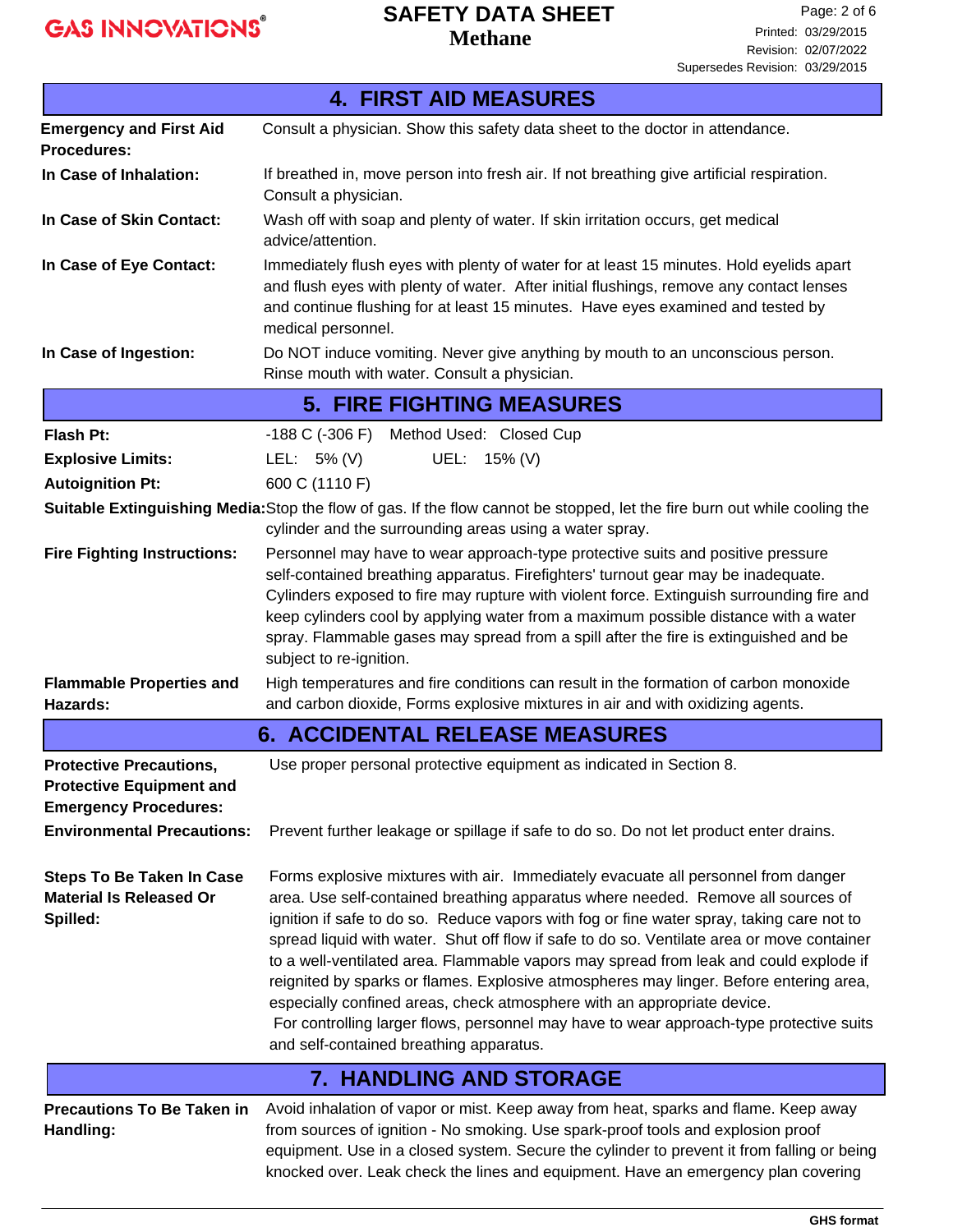## **Methane SAFETY DATA SHEET**

Page: 3 of 6 Printed: 03/29/2015 Revision: 02/07/2022 Supersedes Revision: 03/29/2015

steps to be taken in the event of an accidental release.

|                                               | Wear leather safety gloves and safety shoes when handling cylinders. Protect cylinders<br>from physical damage; do not drag, roll, slide or drop. While moving cylinder, always<br>keep in place removable valve cover. Never attempt to lift a cylinder by its cap; the cap<br>is intended solely to protect the valve. When moving cylinders, even for short distances,<br>use a cart (trolley, hand truck, etc.) designed to transport cylinders. Never insert an<br>object (e.g., wrench, screwdriver, pry bar) into cap openings; doing so may damage the<br>valve and cause a leak. Use an adjustable strap wrench to remove over-tight or rusted<br>caps. Slowly open the valve. If the valve is hard to open, discontinue use and contact<br>your supplier. Close the container valve after each use; keep closed even when empty.<br>Never apply flame or localized heat directly to any part of the container. High<br>temperatures may damage the container and could cause the pressure relief device to |
|-----------------------------------------------|----------------------------------------------------------------------------------------------------------------------------------------------------------------------------------------------------------------------------------------------------------------------------------------------------------------------------------------------------------------------------------------------------------------------------------------------------------------------------------------------------------------------------------------------------------------------------------------------------------------------------------------------------------------------------------------------------------------------------------------------------------------------------------------------------------------------------------------------------------------------------------------------------------------------------------------------------------------------------------------------------------------------|
|                                               | fail prematurely, venting the container contents.                                                                                                                                                                                                                                                                                                                                                                                                                                                                                                                                                                                                                                                                                                                                                                                                                                                                                                                                                                    |
| <b>Precautions To Be Taken in</b><br>Storing: | Cylinders should be stored and used in dry, well-ventilated areas away from sources of<br>heat or ignition. Store away from oxidizers. Protect containers against damage. Do not<br>store above 125F.                                                                                                                                                                                                                                                                                                                                                                                                                                                                                                                                                                                                                                                                                                                                                                                                                |
| <b>Other Precautions:</b>                     | When handling product under pressure, use piping and equipment adequately designed<br>to withstand the pressures to be encountered. Never work on a pressurized system. Use<br>a back flow preventive device in the piping. Gases can cause rapid suffocation because<br>of oxygen deficiency; store and use with adequate ventilation. If a leak occurs, close the<br>container valve and blow down the system in a safe and environmentally correct manner<br>in compliance with all international, federal/national, state/provincial, and local laws; then<br>repair the leak. Never place a container where it may become part of an electrical circuit.                                                                                                                                                                                                                                                                                                                                                        |

## **8. EXPOSURE CONTROLS/PERSONAL PROTECTION**

| CAS#                                                                    | <b>Partial Chemical Name</b> |           | <b>OSHA TWA</b>                                                                                                                                                                                                                                                                                                                                                                                                                                                                                                                                                                                                         | <b>ACGIH TWA</b>                    | <b>Other Limits</b> |
|-------------------------------------------------------------------------|------------------------------|-----------|-------------------------------------------------------------------------------------------------------------------------------------------------------------------------------------------------------------------------------------------------------------------------------------------------------------------------------------------------------------------------------------------------------------------------------------------------------------------------------------------------------------------------------------------------------------------------------------------------------------------------|-------------------------------------|---------------------|
| 74-82-8                                                                 | Methane                      |           | No data.                                                                                                                                                                                                                                                                                                                                                                                                                                                                                                                                                                                                                | TLV: Simple asphyxiant ppm No data. |                     |
| <b>Respiratory Equipment</b><br>(Specify Type):                         |                              | (SCBA).   | When workplace conditions warrant respirator use, follow a respiratory protection<br>program that meets OSHA 29 CFR 1910.134, ANSI Z88.2, or MSHA 30 CFR 72.710<br>(where applicable). Use an air-supplied or air-purifying cartridge if the action level is<br>exceeded. Ensure that the respirator has the appropriate protection factor for the<br>exposure level. If cartridge type respirators are used, the cartridge must be appropriate<br>for the chemical exposure (e.g., an organic vapor cartridge). For emergencies or<br>instances with unknown exposure levels, use a self-contained breathing apparatus |                                     |                     |
| <b>Eye Protection:</b>                                                  |                              |           | Wear safety glasses when handling cylinders; vapor-proof goggles and a face shield<br>during cylinder change out or whenever contact with product is possible. Select eye<br>protection in accordance with OSHA 29 CFR 1910.133.                                                                                                                                                                                                                                                                                                                                                                                        |                                     |                     |
| <b>Protective Gloves:</b>                                               |                              | possible. | Wear neoprene gloves during cylinder change out or wherever contact with product is                                                                                                                                                                                                                                                                                                                                                                                                                                                                                                                                     |                                     |                     |
| <b>Other Protective Clothing:</b>                                       |                              |           | Wear metatarsal shoes for cylinder handling, and protective clothing where needed.                                                                                                                                                                                                                                                                                                                                                                                                                                                                                                                                      |                                     |                     |
| <b>Engineering Controls</b><br>(Ventilation etc.):<br><b>Practices:</b> | Work/Hygienic/Maintenance    |           | Use explosion-proof ventilation equipment. Facilities storing or utilizing this material<br>should be equipped with an eyewash facility, and a safety shower is recommended.<br>Handle in accordance with good industrial hygiene and safety practice. Wash hands<br>before breaks and at the end of workday.                                                                                                                                                                                                                                                                                                           |                                     |                     |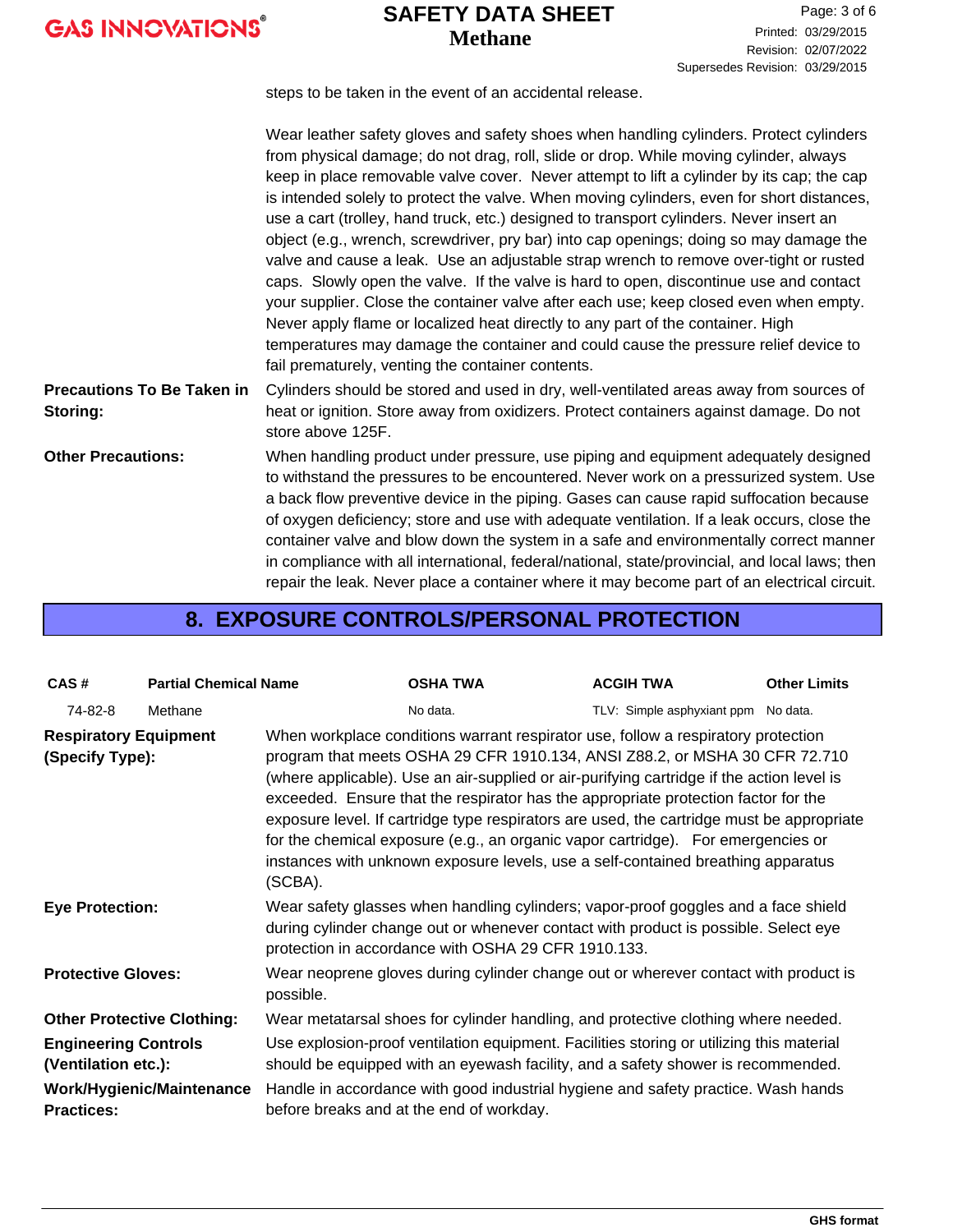**Conditions To Avoid -** No data available.

**Hazardous Reactions:**

## **Methane SAFETY DATA SHEET**

|                                                                          | 9. PHYSICAL AND CHEMICAL PROPERTIES                                                                                                                                    |
|--------------------------------------------------------------------------|------------------------------------------------------------------------------------------------------------------------------------------------------------------------|
| <b>Physical States:</b>                                                  | $[X]$ Gas<br>[ ] Liquid<br>[ ] Solid                                                                                                                                   |
| <b>Appearance and Odor:</b>                                              | Appearance: colorless, odor: Odorless Gas.                                                                                                                             |
| <b>Melting Point:</b>                                                    | $-183$ C ( $-297$ F)                                                                                                                                                   |
| <b>Boiling Point:</b>                                                    | $-161$ C ( $-258$ F)                                                                                                                                                   |
| <b>Autoignition Pt:</b>                                                  | 600 C (1110 F)                                                                                                                                                         |
| <b>Flash Pt:</b>                                                         | $-188$ C $(-306)$ F)<br>Method Used: Closed Cup                                                                                                                        |
| <b>Explosive Limits:</b>                                                 | LEL: $5\%$ (V)<br>UEL: 15% (V)                                                                                                                                         |
| Specific Gravity (Water = 1):                                            | <b>NA</b>                                                                                                                                                              |
| Density:                                                                 | 0.716 G/ML at 15.6 C (60.1 F)                                                                                                                                          |
| Vapor Pressure (vs. Air or                                               | $0.55$ (Air=1)                                                                                                                                                         |
| $mm Hg$ ):                                                               |                                                                                                                                                                        |
| Vapor Density (vs. Air = 1):                                             | No data.                                                                                                                                                               |
| <b>Evaporation Rate:</b>                                                 | No data.                                                                                                                                                               |
| <b>Solubility in Water:</b>                                              | No data.                                                                                                                                                               |
| pH:                                                                      | <b>NA</b>                                                                                                                                                              |
| <b>Percent Volatile:</b>                                                 | No data.                                                                                                                                                               |
| Molecular Formula & Weight: CH4                                          | 16.04                                                                                                                                                                  |
|                                                                          | <b>10. STABILITY AND REACTIVITY</b>                                                                                                                                    |
| <b>Reactivity:</b>                                                       | High temperatures and fire conditions can result in the formation of carbon monoxide<br>and carbon dioxide, Forms explosive mixtures in air and with oxidizing agents. |
| <b>Stability:</b>                                                        | Unstable [ ]<br>Stable [X]                                                                                                                                             |
| <b>Conditions To Avoid -</b><br>Instability:                             | Heat, flames and sparks. Stable under recommended storage conditions.                                                                                                  |
| <b>Incompatibility - Materials To Strong oxidizing agents.</b><br>Avoid: |                                                                                                                                                                        |
|                                                                          | Hazardous Decomposition Or High temperatures and fire conditions can result in the formation of carbon monoxide                                                        |
| <b>Byproducts:</b>                                                       | and carbon dioxide, Forms explosive mixtures in air and with oxidizing agents.                                                                                         |
| <b>Possibility of Hazardous</b><br><b>Reactions:</b>                     | Will not occur [X]<br>Will occur [ ]                                                                                                                                   |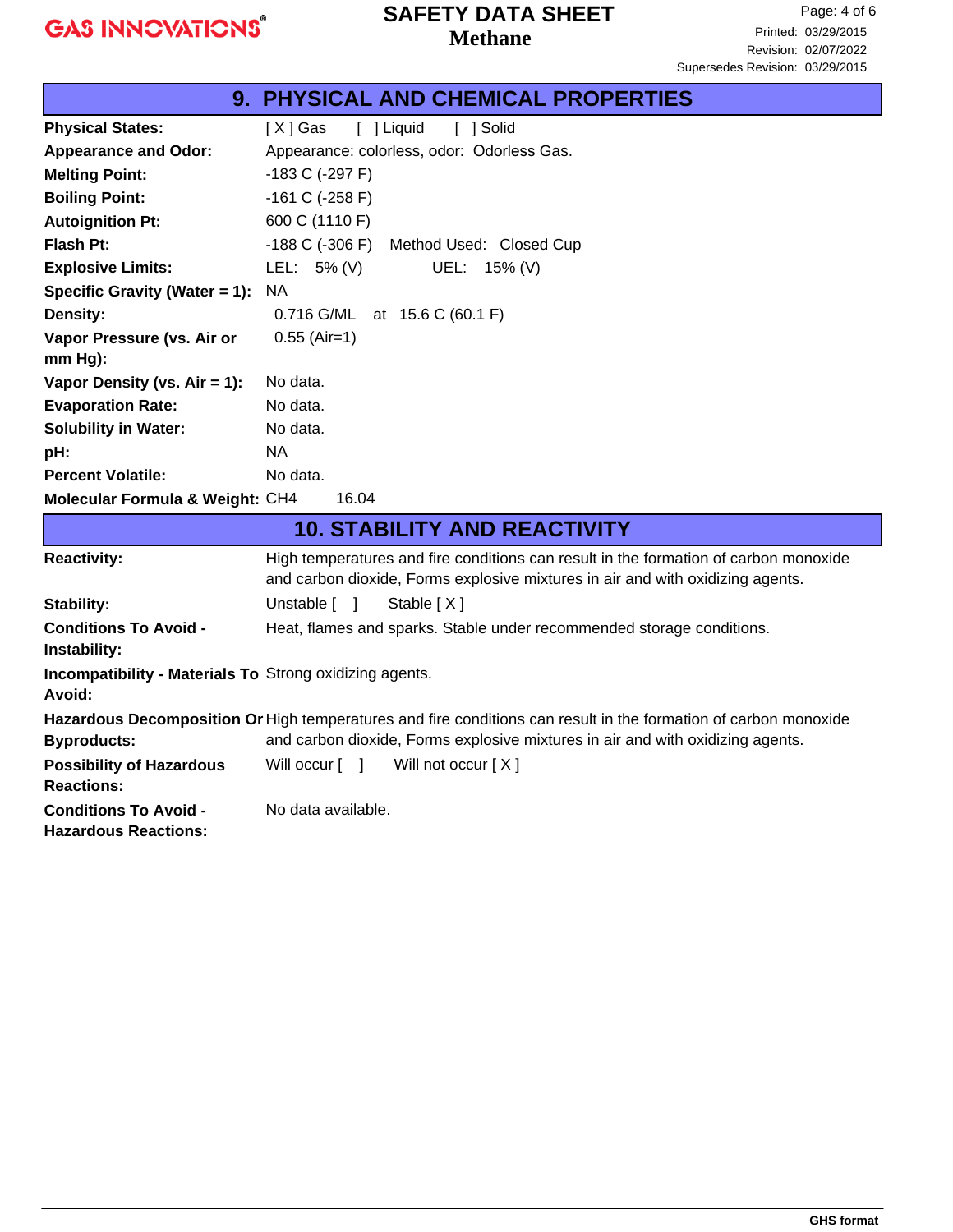## **Methane SAFETY DATA SHEET**

Page: 5 of 6 Printed: 03/29/2015 Revision: 02/07/2022 Supersedes Revision: 03/29/2015

| <b>11. TOXICOLOGICAL INFORMATION</b>                                                                                                                                                                          |                                                                                                                                                                                                                                       |                                                                                                                                                                                                                                |                             |                                                                                                                                                                                |              |
|---------------------------------------------------------------------------------------------------------------------------------------------------------------------------------------------------------------|---------------------------------------------------------------------------------------------------------------------------------------------------------------------------------------------------------------------------------------|--------------------------------------------------------------------------------------------------------------------------------------------------------------------------------------------------------------------------------|-----------------------------|--------------------------------------------------------------------------------------------------------------------------------------------------------------------------------|--------------|
| <b>Toxicological Information:</b>                                                                                                                                                                             |                                                                                                                                                                                                                                       | Epidemiology: No information available.<br>Teratogenicity: No information available.<br>Reproductive Effects: No information available.<br>Mutagenicity: No information available.<br>Neurotoxicity: No information available. |                             |                                                                                                                                                                                |              |
| <b>Irritation or Corrosion:</b>                                                                                                                                                                               |                                                                                                                                                                                                                                       | No data available.                                                                                                                                                                                                             |                             |                                                                                                                                                                                |              |
| <b>Chronic Toxicological</b><br>Effects:                                                                                                                                                                      |                                                                                                                                                                                                                                       | No data available.                                                                                                                                                                                                             |                             |                                                                                                                                                                                |              |
| Carcinogenicity:                                                                                                                                                                                              |                                                                                                                                                                                                                                       | NTP? No<br>IARC Monographs? No                                                                                                                                                                                                 |                             | <b>OSHA Regulated? No</b>                                                                                                                                                      |              |
|                                                                                                                                                                                                               |                                                                                                                                                                                                                                       | <b>12. ECOLOGICAL INFORMATION</b>                                                                                                                                                                                              |                             |                                                                                                                                                                                |              |
| <b>General Ecological</b><br>Information:                                                                                                                                                                     |                                                                                                                                                                                                                                       | Environmental: No information available.<br>Physical: No information available.                                                                                                                                                |                             |                                                                                                                                                                                |              |
| <b>Results of PBT and vPvB</b><br>assessment:                                                                                                                                                                 |                                                                                                                                                                                                                                       | No data available.                                                                                                                                                                                                             |                             |                                                                                                                                                                                |              |
| <b>Persistence and</b><br>Degradability:                                                                                                                                                                      |                                                                                                                                                                                                                                       | Not expected.                                                                                                                                                                                                                  |                             |                                                                                                                                                                                |              |
| <b>Bioaccumulative Potential:</b>                                                                                                                                                                             |                                                                                                                                                                                                                                       | Not expected.                                                                                                                                                                                                                  |                             |                                                                                                                                                                                |              |
| <b>Mobility in Soil:</b>                                                                                                                                                                                      |                                                                                                                                                                                                                                       | No data available.                                                                                                                                                                                                             |                             |                                                                                                                                                                                |              |
|                                                                                                                                                                                                               |                                                                                                                                                                                                                                       | <b>13. DISPOSAL CONSIDERATIONS</b>                                                                                                                                                                                             |                             |                                                                                                                                                                                |              |
|                                                                                                                                                                                                               | Do not attempt to dispose of residual or unused quantities. Return container to supplier.<br><b>Waste Disposal Method:</b><br>Dispose of contents/containers in accordance with local/regional/national/international<br>regulations. |                                                                                                                                                                                                                                |                             |                                                                                                                                                                                |              |
|                                                                                                                                                                                                               |                                                                                                                                                                                                                                       | <b>14. TRANSPORT INFORMATION</b>                                                                                                                                                                                               |                             |                                                                                                                                                                                |              |
|                                                                                                                                                                                                               |                                                                                                                                                                                                                                       |                                                                                                                                                                                                                                |                             |                                                                                                                                                                                |              |
| <b>LAND TRANSPORT (US DOT):</b><br>DOT Proper Shipping Name: Methane, compressed.<br><b>DOT Hazard Class:</b><br><b>FLAMMABLE GAS</b><br>2.1<br><b>UN1971</b><br><b>UN/NA Number:</b><br><b>FLAMMABLE GAS</b> |                                                                                                                                                                                                                                       |                                                                                                                                                                                                                                |                             |                                                                                                                                                                                |              |
|                                                                                                                                                                                                               | AIR TRANSPORT (ICAO/IATA):                                                                                                                                                                                                            |                                                                                                                                                                                                                                |                             |                                                                                                                                                                                |              |
|                                                                                                                                                                                                               | <b>ICAO/IATA Shipping Name:</b>                                                                                                                                                                                                       | Not permitted on passenger aircraft.                                                                                                                                                                                           |                             |                                                                                                                                                                                |              |
|                                                                                                                                                                                                               |                                                                                                                                                                                                                                       | <b>15. REGULATORY INFORMATION</b>                                                                                                                                                                                              |                             |                                                                                                                                                                                |              |
|                                                                                                                                                                                                               |                                                                                                                                                                                                                                       | EPA SARA (Superfund Amendments and Reauthorization Act of 1986) Lists                                                                                                                                                          |                             |                                                                                                                                                                                |              |
| CAS#                                                                                                                                                                                                          |                                                                                                                                                                                                                                       | <b>Hazardous Components (Chemical Name)</b>                                                                                                                                                                                    | S. 302 (EHS)                | S. 304 RQ                                                                                                                                                                      | S. 313 (TRI) |
| 74-82-8                                                                                                                                                                                                       | Methane                                                                                                                                                                                                                               |                                                                                                                                                                                                                                | No.                         | No                                                                                                                                                                             | No           |
| CAS#                                                                                                                                                                                                          |                                                                                                                                                                                                                                       | <b>Hazardous Components (Chemical Name)</b>                                                                                                                                                                                    | Other US EPA or State Lists |                                                                                                                                                                                |              |
| 74-82-8                                                                                                                                                                                                       | Methane                                                                                                                                                                                                                               |                                                                                                                                                                                                                                | TAP: No; WI Air: No         | TSCA: Yes - Inventory; CA PROP.65: No; CA TAC, Title 8:<br>No; MA Oil/HazMat: Yes; MI CMR, Part 5: No; NC TAP: No;<br>NJ EHS: Yes - 1202; NY Part 597: No; PA HSL: Yes - 1; SC |              |